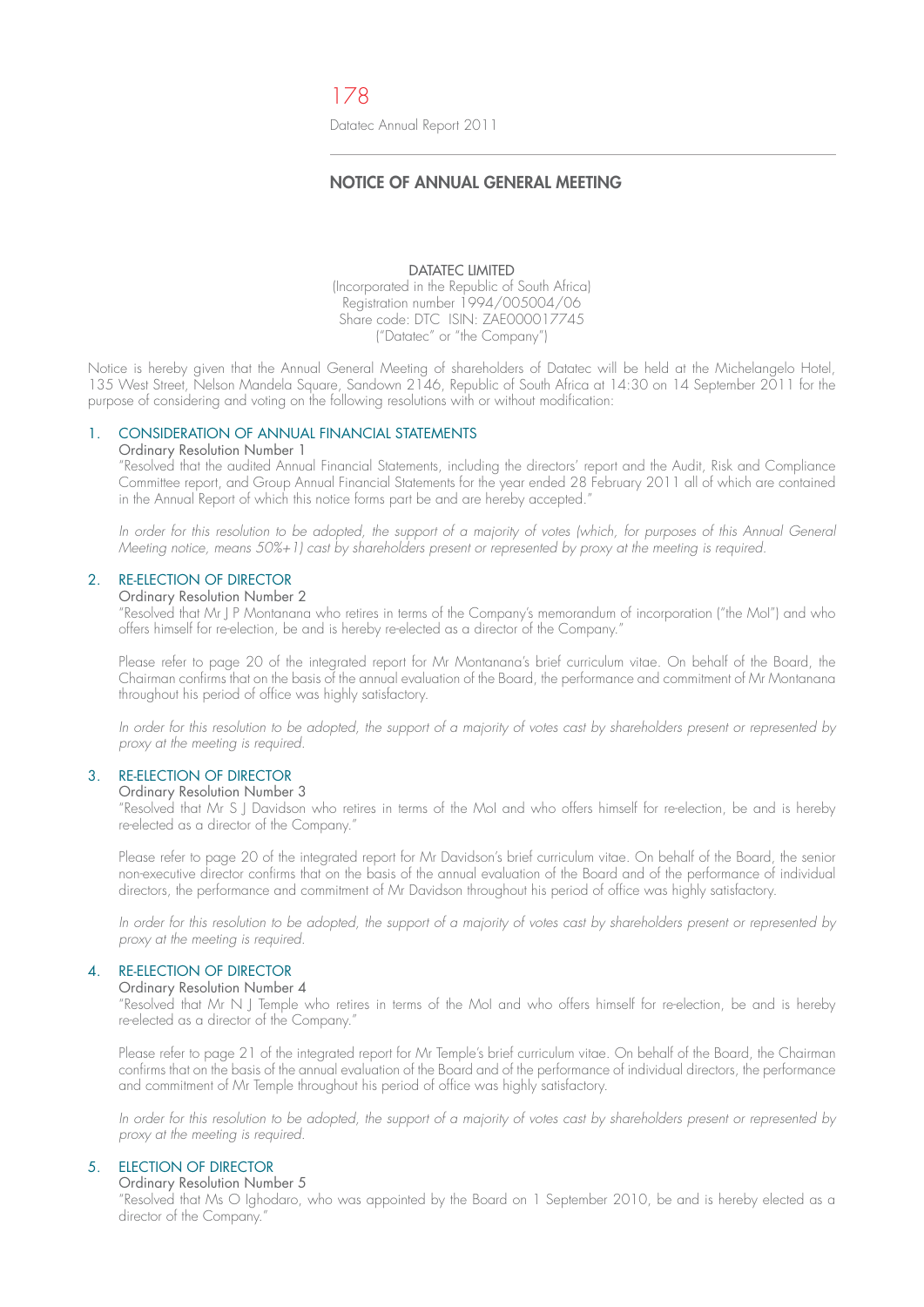Please refer to page 21 for Ms Ighodaro's brief curriculum vitae. On behalf of the Board, the Chairman confirms that Ms Ighodaro's strong international experience and broad financial expertise will make a significant contribution to Datatec's ongoing growth."

In order for this resolution to be adopted, the support of a majority of votes cast by shareholders present or represented by proxy at the meeting is required.

# 6. RATIFICATION OF REAPPOINTMENT OF INDEPENDENT AUDITORS

#### Ordinary Resolution Number 6

 "Resolved that the reappointment of Deloitte & Touche as auditors of the Company made by the Audit, Risk and Compliance Committee be ratified and that Ian Marshall be appointed as the designated auditor to hold office for the ensuing year."

In order for this resolution to be adopted, the support of a majority of votes cast by shareholders present or represented by proxy at the meeting is required.

# 7. APPROVAL OF AUDITOR'S REMUNERATION

## Ordinary Resolution Number 7

 "Resolved that the Audit, Risk and Compliance Committee of the Company be and is hereby authorised to fix and pay the auditors' remuneration for the year ended 28 February 2011."

In order for this resolution to be adopted, the support of a majority of votes cast by shareholders present or represented by proxy at the meeting is required.

## 8. ELECTION OF AUDIT COMMITTEE MEMBERS

#### Ordinary Resolution Number 8

 "Resolved that the Audit, Risk and Compliance Committee be elected to serve from this Annual General Meeting to the 2012 Annual General Meeting by separate election to the committee of the following independent non-executive directors:

- $8.1 Mr C. S. Seabrooke:$
- $8.2$  Ms  $\circ$  Ighodaro; and
- $8.3$  Prof L W Nkuhlu.

 On behalf of the Board, the Chairman confirms that each candidate for election to the Audit Committee has the necessary financial qualifications to discharge their role effectively and that the performance of each candidate in the service of the Audit Committee to the date of this notice has been highly satisfactory."

In order for this resolution to be adopted, the support of a majority of votes cast by shareholders present or represented by proxy at the meeting is required.

# 9. APPROVAL OF REMUNERATION POLICY

#### Ordinary Resolution Number 9

 "Resolved that the remuneration policy of the Company 2011 as reflected on page 60 of the integrated report of which this notice forms part be and is hereby endorsed through a non-binding advisory vote as required by King III."

# 10. RATIFICATION OF DIRECTORS' REMUNERATION

#### Ordinary Resolution Number 10

 "Resolved that the remuneration of the directors of the Company for the year ended 28 February 2011 as reflected on page 70 of the integrated report of which this notice forms part be and is hereby ratified."

 In order for this resolution to be adopted, the support of a majority of votes cast by shareholders present or represented by proxy at the meeting is required.

# 11. PLACE UNISSUED SHARES UNDER THE CONTROL OF THE DIRECTORS

#### Ordinary Resolution Number 11

 "Resolved that the authorised but unissued ordinary shares in the capital of the Company be and are hereby placed under the control and authority of the Board of Directors of the Company until the next Annual General Meeting and that the directors of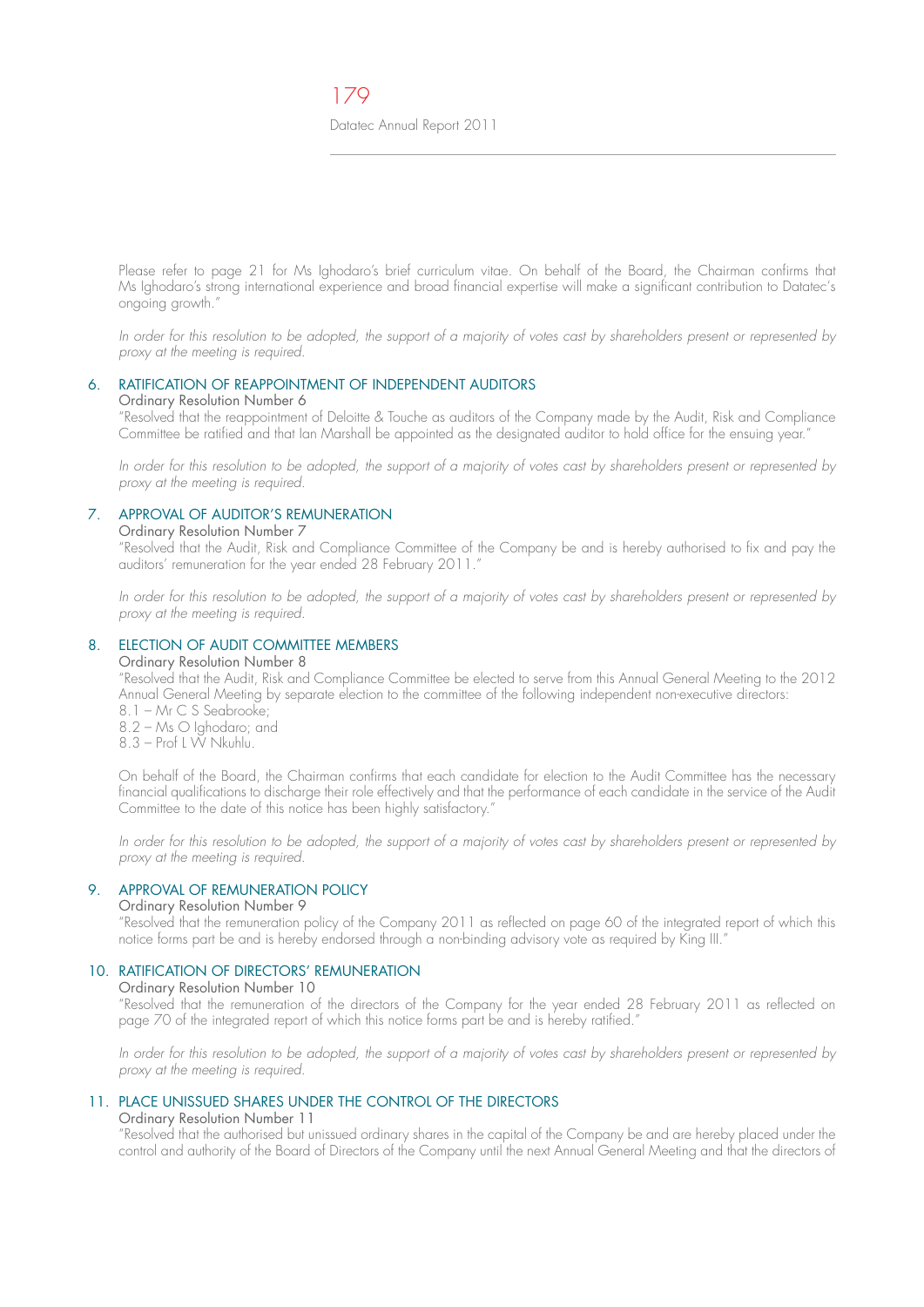# **NOTICE OF ANNUAL GENERAL MEETING** continued

the Company be and are hereby authorised and empowered to allot, issue and otherwise dispose of such unissued ordinary shares as they may deem fit, subject always to:

- $\bullet\,$  the Companies Act, 2008, the MoI and the JSE Limited ("JSE") Listings Requirements where applicable;
	- such directors' authority pursuant to this Ordinary Resolution Number 11 to allot, issue and otherwise dispose of unissued ordinary shares in the Company being limited to 8 000 000 ordinary shares being approximately  $4,3\%$  of the current issued share capital of the Company"

In order for this resolution to be adopted, the support of 75% of the votes cast by shareholders present or represented by proxy at the meeting is required in terms of the Listings Requirements of the JSE.

#### 12. APPROVAL OF AMENDMENTS TO EMPLOYEE SHARE PLANS

 In respect of the following share plans: Datatec Limited Long Term Incentive Plan 2005; the Datatec Limited Share Appreciation Right Scheme 2005 and the Datatec Limited Deferred Bonus Plan 2005. Ordinary Resolution Number 12

"Resolved that:

- 1. The Company hereby approves the amendments made to the following employee share plans in order to better align them with the interests of shareholders:
- $\bullet$  Datatec Limited Share Appreciation Right Scheme 2005 (the "SAR Scheme");
- $\bullet\,$  Datatec Limited Long Term Incentive Plan 2005 (the "LTIP"); and
- $\bullet\,$  Datatec Limited Deferred Bonus Plan 2005 (the "DBP").

These amendments will only apply to grants made after the date of approval of this resolution.

 The rules of each plan, showing the proposed amendments, will be available for inspection at Ground Floor, Sandown Chambers, Sandown Village, 16 Maude Street, Sandown, Johannesburg 2148 (the Company's registered office in South Africa) for 14 days prior to the Annual General Meeting of the Company.

- 2. The proposed amendments made to the SAR Scheme can be summarised as follows:
- (a) In line with King III, the abolition of any retesting of the performance condition four and five years after grant, if the condition is not met on first testing three years after grant.
- (b) The Remuneration Committee is envisaging introducing more stretching performance conditions to the SAR Scheme. Therefore, the performance condition ("hurdle") for 100% vesting will be increased from the current condition that underlying EPS ("uEPS") must increase by United States ("US") Consumer Price Index ("CPI") Inflation +6% over the three year vesting period to the following:

50% vesting for uEPS increase by US CPI inflation +6% over three years (2% pa) (lower target); and

100% vesting for uEPS increase by US CPI inflation +12% over three years (4% pa) (upper target).

 Linear vesting will occur between the upper and lower target. These targets will be stipulated in the annual grant letters as required by the rules of the SAR Scheme and as directed by the Remuneration Committee.

- (c) As a quid pro quo for tougher performance conditions introduced, the face value limit of SARs which may be made to any individual will be increased from 80% of base salary to 150% of base salary.
- (d) As a consequence of the increase in the face value limit, expected value limit of awards granted under the SAR Scheme, LTIP and DBP at any one time will be increased from 100% of base salary to 200% of base salary in a particular financial year.
	- (e) Certain amendments to the SAR Scheme will be made to clarify the settlement method which may be used by the Company. Ultimately the Company will not change the method currently used to settle benefits under the SAR Scheme. However, these amendments will assist in confirming that a corporate tax deduction may be claimed as well as the most efficient settlement method may be adopted for accounting purposes.
	- The proposed amendments made to the LTIP can be summarised as follows:
		- (a) The Remuneration Committee envisages maintaining the performance hurdle at the median Total Shareholder Return ("TSR") ranking but reducing the vesting to zero at this level (currently 30%) rising on a linear scale to 100% at the lower end of the upper quartile (as before).
		- (b) In order to clarify the rules, the definition of vesting condition and vesting period is introduced in order to clearly differentiate between the period during which performance conditions will be tested (i.e. performance period) and the period during which the participant will be required to remain in the employment of the Company (i.e. vesting period) as well as to clearly differentiate Company performance conditions from the tenure condition. The definition of vesting date is amended to reflect these.

 As a result of this introduction of the above definitions, the leaver provisions will be amended to refer to termination of employment before the vesting date (i.e. the later of the date on which the performance conditions have been met and the date on which the vesting condition has been met).

 (c) The introduction of a "holding period(s)" to a portion of the shares settled under a conditional award determined with reference to the upper income tax bracket of the participant. Currently, conditional awards are subject to a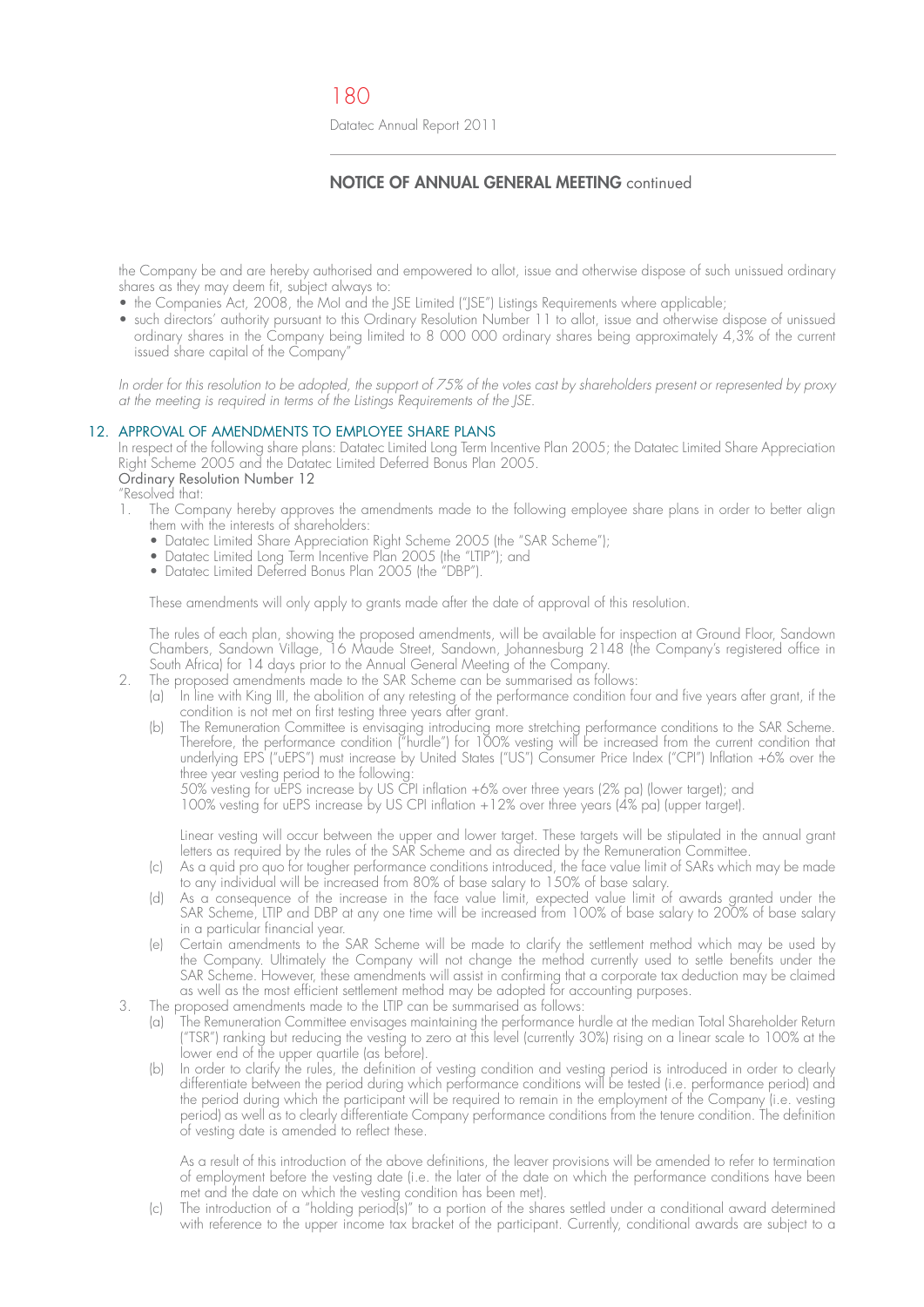performance period of three years after which it vests. The current three-year performance period will be retained, but following the vesting date a further holding period(s) will be introduced whereby participants will be restricted from disposing of a portion of the shares settled under the conditional award for a further period(s) (for 50% of the portion subject to the holding period a further one year from the vesting date and the balance a further two years from vesting date is envisaged). In order to effect this amendment, the definitions of holding period, first release date and second release date are introduced or amended.

- (d) As a quid pro quo for tougher performance conditions introduced, the limit in the face value of conditional awards which may be made to any individual will be increased from 80% of base salary to 150% of base salary.
- (e) As a consequence of the increase in the face value limit, the expected value limit of awards granted under the SAR Scheme, LTIP and DBP at any one time will be increased from 100% of base salary to 200% of base salary in a particular financial year.
- (f) Certain amendments to the LTIP will be made to clarify the settlement method which may be used by the Company. Ultimately the Company will not change the method currently used to settle benefits under the LTIP. However, these amendments will assist in confirming that a corporate tax deduction may be claimed as well as the most efficient settlement method may be adopted for accounting purposes.
- 4. The proposed amendments made to the DBP can be summarised as follows:
	- (a) Introduce a mandatory purchase of pledged shares of 20% of each participant's gross bonus to be used to purchase pledged shares. This portion will be stipulated in the annual grant letters as required by the rules of the DBP and as directed by the Remuneration Committee;
	- (b) Allow participants to invest a further optional 40% of gross bonus by purchasing pledged shares if the participant wishes. This portion will be stipulated in the annual grant letters as required by the rules of the DBP and as directed by the Remuneration Committee;
- (c) Introduce performance condition for uEPS growth for matching awards after three years as follows: 50% will be matched to the extent that the participant holds the pledged shares to which the matching awards relate if the participant remains in the employment of the Company; US CPI +12% (4% p.a.) – 100% will be matched to the extent that the participant holds the pledged shares to which

the matching awards relate; US CPI +24% (8% p.a.) – 1 50% will be matched to the extent that the participant holds the pledged shares to which the matching awards relate (a higher level of matching for over performance).

> As a result of the introduction of performance conditions, the rules will be amended to introduce the definitions of performance condition, performance period, vesting condition and vesting period and the definition of vesting date was amended to reflect these.

> As a result of the introduction of the above definitions, the reconstruction and takeover, and the leaver provisions (i.e. in the case of retrenchment, ill health, disability, any other circumstances which the Company may consider appropriate or death) will be amended. These amendments will state that a portion of the matching award will vest on the date of these occurrences provided that the pledged shares to which the matching awards relate are still held by the participant. The proportion reflects the number of months of the vesting period which have been served up to the date of termination as a proportion of the total number of months of the vesting period. The performance condition (if any) will be tested and the number of shares which vest (if any) will be calculated and will be transferred to the participant. The portion which does not vest will lapse.

- (d) As quid pro quo for the introduction of performance conditions to the DBP, the limit in the face value of pledged shares which may be acquired by any participant will be increased from 30% of base salary to 75% of base salary;
- (e) As a consequence of the increase in the face value limit, the expected value limit of awards granted under the SAR Scheme, LTIP and DBP at any one time will be increased from 100% of base salary to 200% of base salary in a particular financial year;
- (f) Certain amendments to the DBP will be made to clarify the settlement method which may be used by the Company. Ultimately the Company will not change the method currently used to settle benefits under the DBP. However, these amendments will assist in confirming that a corporate tax deduction may be claimed as well as the most efficient settlement method may be adopted for accounting purposes;
- (g) Participants will be entitled to receive a dividend equivalent within a specific period after the vesting date. The dividend equivalent will be paid in cash or in shares (as directed by the Remuneration Committee) and will be calculated with reference to the dividends declared by the Company in respect of shares and the number of matching awards which vests in the participant.

 In order for this resolution to be adopted, the support of 75% of votes cast by shareholders present or represented by proxy at the meeting is required in terms of the JSE Listings Requirements.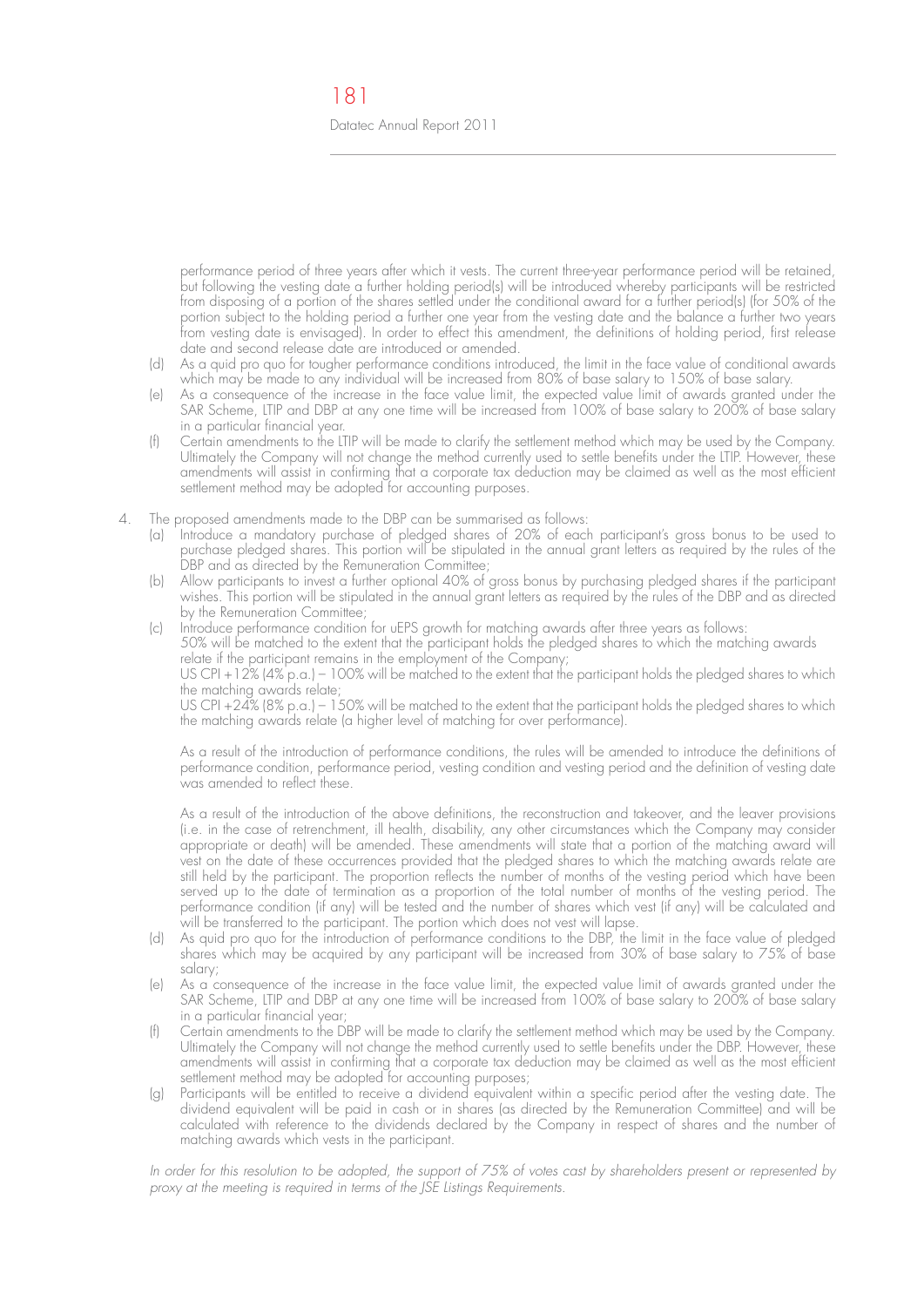# **NOTICE OF ANNUAL GENERAL MEETING** continued

## 13. AUTHORITY TO SIGN ALL DOCUMENTS REQUIRED

#### Ordinary Resolution Number 13

 "Resolved that subject to the passing of terms of the Ordinary Resolutions 1 to 12 and Special Resolution 1 (below), any Director of the Company or the Company Secretary shall be and is hereby authorised to sign all documents and perform all acts which may be required to give effect to such Ordinary Resolutions 1 to 12 and Special Resolution 1 (below) passed at the Annual General Meeting.'

 In order for this resolution to be adopted, the support of a majority of votes cast by shareholders present or represented by proxy at the meeting is required.

To consider and if deemed fit, to pass the following special resolution:

#### 14. GENERAL AUTHORITY TO REPURCHASE SHARES

# Special Resolution Number 1

 "Resolved that the Board of Directors of the Company be authorised by way of a general authority given as a renewable mandate, to facilitate the acquisition by the Company or a subsidiary of the Company of the issued ordinary shares of the Company, upon such terms and conditions and in such amounts as the directors of the Company may from time to time determine, but subject to the MoI, the provisions of the Companies Act, 2008 and the JSE Listings Requirements, when applicable and provided that:

- a paid press release giving such details as may be required in terms of the JSE Listings Requirements be published when the Company or its subsidiaries have cumulatively repurchased 3% (three percent) of the initial number of the shares of the Company in issue as at the time the general authority was granted and for each 3% in aggregate of the initial number of shares acquired thereafter;
- the authorisation granted above shall remain in force from the date of passing of this special resolution for a period of 15 (fifteen) months or until the next Annual General Meeting, whichever period is shorter;
- $\bullet\;$  the Company will only appoint one agent to effect any repurchase(s) on its behalt;
	- the Company or its subsidiary shall not repurchase securities during a prohibited period as defined in paragraph 3.67 of the JSE Listings Requirements unless they have in place a repurchase programme where the dates and quantities of securities to be traded during the relevant period are fixed (not subject to any variation) and full details of the programme have been disclosed in an announcement over SENS prior to the commencement of the prohibited period;
	- the repurchase of securities will be effected through the order book operated by the JSE trading system and done without any prior understanding or arrangement between the Company and the counterparty;
- $\bullet\,$  the repurchase by the Company of its own securities above may not exceed 20% (twenty percent) of the Company's issued ordinary share capital in the aggregate in any one financial year or, in the case of acquisition by any of the Company's subsidiaries, 10% (ten percent) of such issued ordinary share capital in the aggregate if such shares are to be held as treasury shares;
	- any such repurchases are subject to Exchange Control Approval at that point in time; and
	- in determining the price at which the Company's ordinary shares are acquired by the Company in terms of this general authority, the maximum premium at which such ordinary shares may be acquired will be 10% (ten percent) of the weighted average of the market price at which such ordinary shares are traded on the JSE, as determined over the 5 (five) trading days immediately preceding the date of the repurchase of such ordinary shares by the Company or a subsidiary of the Company.

 As at the date of this resolution, the Company's directors undertake that they will not implement any such repurchase in the 12 (twelve) months following the date of this Annual General Meeting or for the period of the general authority, whichever is the longer, unless the solvency and requirements set out in section 4 of the Companies Act, 2008 are met.

 75% (seventy-five percent) of the votes cast by shareholders present or represented by proxy at the meeting must be cast in favour of this resolution in terms of the Company's MoI in order for it to be adopted.

#### Additional disclosure

 For purposes of considering Special Resolution Number 1 and in terms of the JSE Listings Requirements, the information below has been included in the integrated report, in which this notice of Annual General Meeting is included, at the places indicated:

- $\bullet$  Directors and management (refer to page 188 of this report);
- $\bullet$  Major shareholders (reter to page 187 ot this report);
- $\bullet$  Directors' interests in securities (reter to pages 72 and 73 of this report); and
- $\bullet$  Share capital of the Company (reter to page 141 of this report).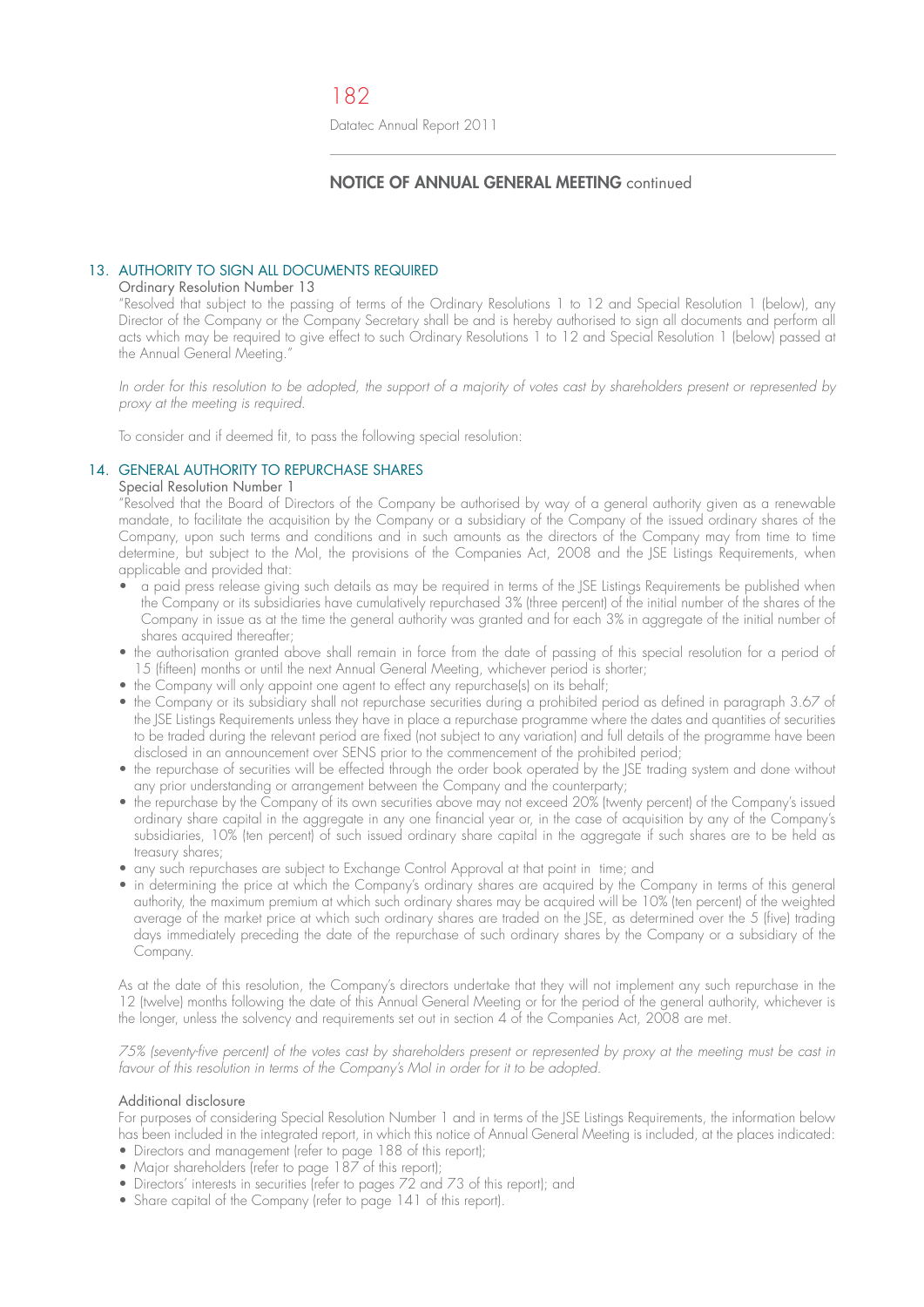The directors undertake that the Company will not commence a general repurchase of shares as contemplated above unless the following can be met:

- the Company and the Group will be able to repay its debts in the ordinary course of business for a period of 12 months following the date of the general repurchase; and
- the Company and the Group's assets will be in excess of the liabilities of the Company and the Group for a period of 12 months after the date of the general repurchase. For this purpose, the assets and liabilities will be recognised and measured in accordance with the accounting policies used in the latest audited consolidated annual financial statements which comply with the Act; and
- the share capital and reserves of the Company and the Group will be adequate for ordinary business purposes for a period of 12 months after the date of the general repurchase; and
- the working capital of the Company and the Group will be adequate for ordinary business purposes for a period of 12 months following the date of the repurchase; and
- the Sponsor to the Company provides a letter of confirmation on the adequacy of working capital in terms of section 2.12 of the JSE Listings Requirements prior to any repurchases being implemented on the open market of the JSE.

#### Litigation statement

 The directors, whose names are given on page 188 of the integrated report of which this notice forms part, are not aware of any legal or arbitration proceedings, other than such proceedings disclosed on page 148, including proceedings that are pending or threatened, that may have or have had in the recent past, being at least the previous 12 (twelve) months, a material effect on the Group's financial position.

#### Directors' responsibility statement

 The directors, whose names are given on page 188 of the integrated report, collectively and individually accept full responsibility for the accuracy of the information pertaining to this Special Resolution Number 1 and certify that to the best of their knowledge and belief there are no facts that have been omitted which would make any statement false or misleading, and that all reasonable enquiries to ascertain such facts have been made and that this special resolution contains all information required by law and the JSE Listings Requirements.

#### Material changes

 Other than the facts and developments reported on in the integrated report, there have been no material changes in the affairs or financial position of the Company and/or the Group since the date of signature of the audit report and the date of this notice.

#### Reason and effect

 The reason and effect for Special Resolution Number 1 is to authorise the Company and/or its subsidiary company by way of a general authority to acquire its own issued shares on such terms, conditions and in such amounts as determined from time to time by the directors of the Company subject to the limitations set out above.

#### Statement of Board's intention

 The directors of the Company have no specific intention to effect the provisions of Special Resolution Number 1 but will, however, continually review the Company's position, having regard to prevailing circumstances and market conditions, in considering whether to effect the provisions of Special Resolution Number 1.

# 15. TO TRANSACT SUCH OTHER BUSINESS AS MAY BE TRANSACTED AT AN ANNUAL GENERAL MEETING.

# Note:

The following resolutions were proposed at a shareholders' meeting of the Company on 3 August 2011: • Authority to provide financial assistance to any Group company in accordance with section 45 of the Companies Act;

- Approval of non-executive directors' fees for the period up to the Company's 2012 AGM.
- These resolutions are not therefore included in the 2011 AGM but equivalent resolutions will be presented to shareholders at the 2012 AGM and annually thereafter.